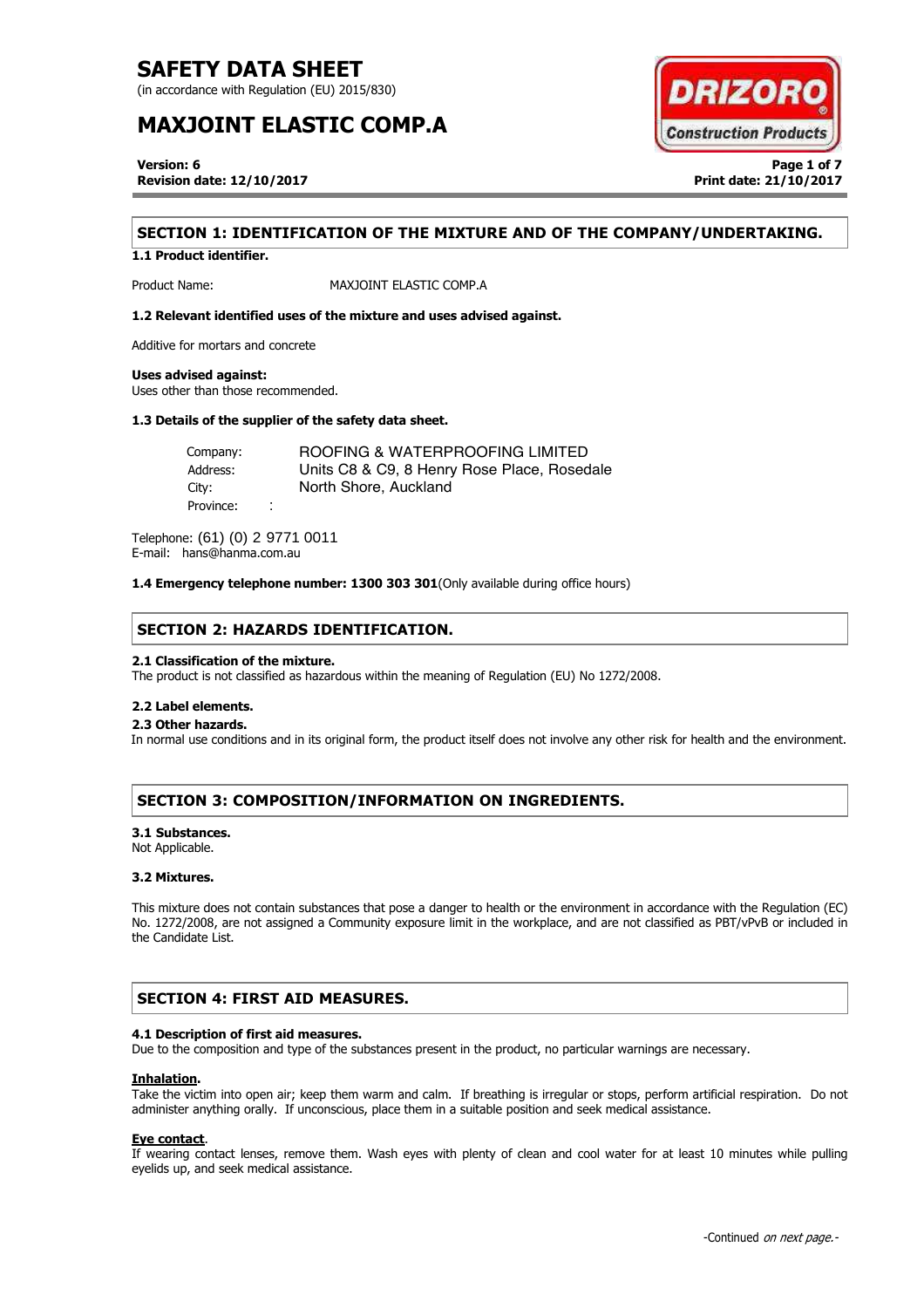(in accordance with Regulation (EU) 2015/830)

# **MAXJOINT ELASTIC COMP.A**



**Version: 6 Page 2 of 7 Revision date: 12/10/2017 Print date: 21/10/2017**

## **Skin contact.**

Remove contaminated clothing. Wash skin vigorously with water and soap or a suitable skin cleaner. **NEVER** use solvents or thinners.

### **Ingestion.**

If accidentally ingested, seek immediate medical attention. Keep calm. **NEVER** induce vomiting.

### **4.2 Most important symptoms and effects, both acute and delayed.**

No known acute or delayed effects from exposure to the product.

## **4.3 Indication of any immediate medical attention and special treatment needed.**

In case of doubt or when symptoms of feeling unwell persist, get medical attention. Never administer anything orally to persons who are unconscious.

# **SECTION 5: FIREFIGHTING MEASURES.**

### **5.1 Extinguishing media.**

#### **Recommended extinguishing methods.**

Extinguisher powder or CO2. In case of more serious fires, also alcohol-resistant foam and water spray. Do not use a direct stream of water to extinguish.

### **5.2 Special hazards arising from the mixture.**

#### **Special risks.**

Fire can cause thick, black smoke. As a result of thermal decomposition, dangerous products can form: carbon monoxide, carbon dioxide. Exposure to combustion or decomposition products can be harmful to your health.

### **5.3 Advice for firefighters.**

Use water to cool tanks, cisterns, or containers close to the heat source or fire. Take wind direction into account. Prevent the products used to fight the fire from going into drains, sewers, or waterways.

### **Fire protection equipment.**

According to the size of the fire, it may be necessary to use protective suits against the heat, individual breathing equipment, gloves, protective goggles or facemasks, and gloves.

# **SECTION 6: ACCIDENTAL RELEASE MEASURES.**

### **6.1 Personal precautions, protective equipment and emergency procedures.**

For exposure control and individual protection measures, see section 8.

### **6.2 Environmental precautions.**

Product not classified as hazardous for the environment, avoid spillage as much as possible.

### **6.3 Methods and material for containment and cleaning up.**

Pick up the spill with non-combustible absorbent materials (soil, sand, vermiculite, diatomite, etc.). Pour the product and the absorbent in an appropriate container. The contaminated area should be immediately cleaned with an appropriate decontaminator. Pour the decontaminator on the remains in an opened container and let it act various days until no further reaction is produced.

### **6.4 Reference to other sections.**

For exposure control and individual protection measures, see section 8. For later elimination of waste, follow the recommendations under section 13.

# **SECTION 7: HANDLING AND STORAGE.**

# **7.1 Precautions for safe handling.**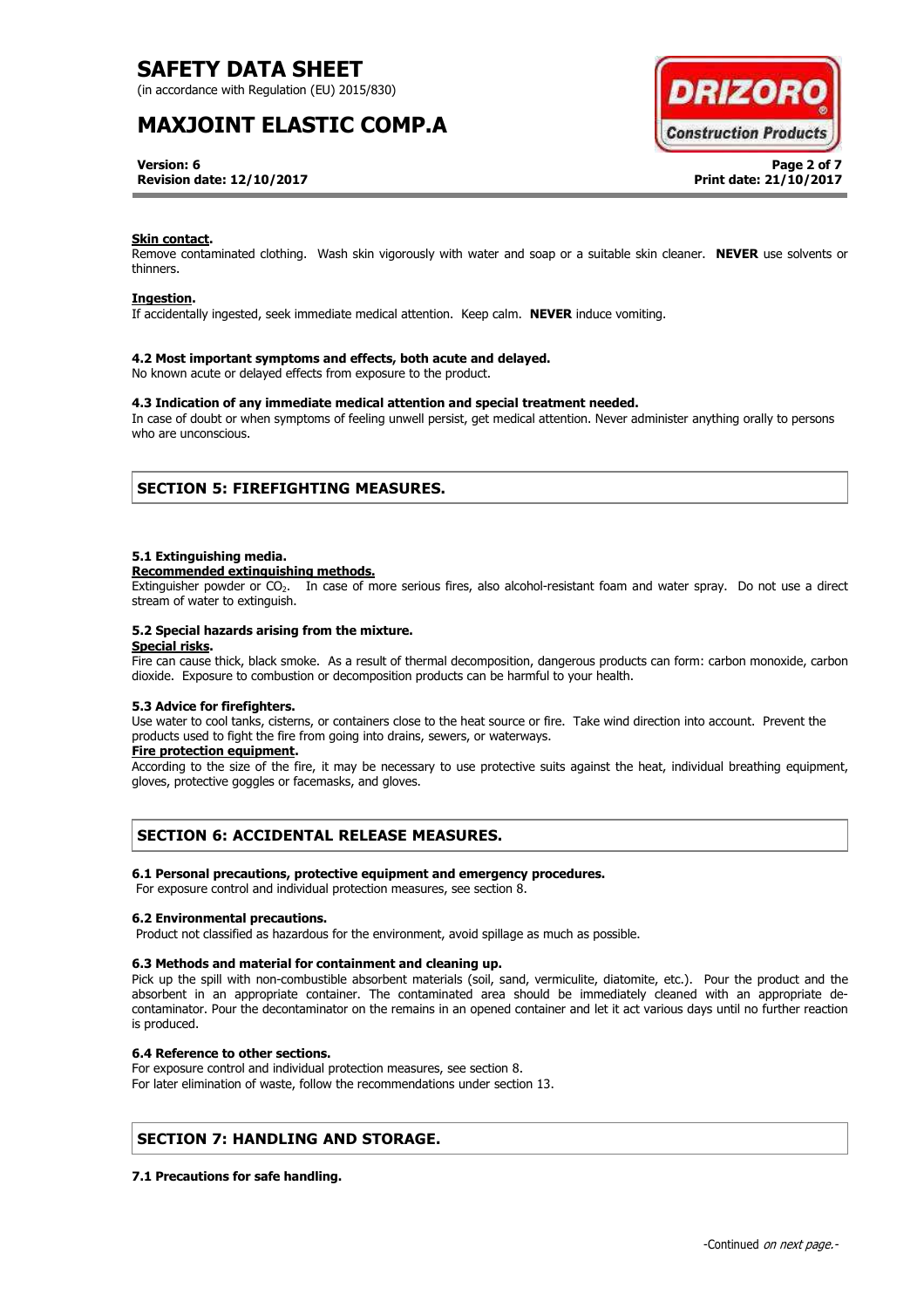(in accordance with Regulation (EU) 2015/830)

# **MAXJOINT ELASTIC COMP.A**



**Version: 6 Page 3 of 7 Revision date: 12/10/2017 Print date: 21/10/2017**

The product does not require special handling measures, the following general measures are recommended: For personal protection, see section 8. Never use pressure to empty the containers. They are not pressure-resistant containers. In the application area, smoking, eating, and drinking must be prohibited. Follow legislation on occupational health and safety. Keep the product in containers made of a material identical to the original.

# **7.2 Conditions for safe storage, including any incompatibilities.**

The product does not require special storage measures. As general storage measures, sources of heat, radiation, electricity and contact with food should be avoided. Keep away from oxidising agents and from highly acidic or alkaline materials. Store the containers between 5 and 35º C, in a dry and well-ventilated place. Store according to local legislation. Observe indications on the label. The product is not affected by Directive 2012/18/EU (SEVESO III). **7.3 Specific end use(s).** Not available.

# **SECTION 8: EXPOSURE CONTROLS/PERSONAL PROTECTION.**

## **8.1 Control parameters.**

The product does NOT contain substances with Professional Exposure Environmental Limit Values.The product does NOT contain substances with Biological Limit Values.

# **8.2 Exposure controls.**

## **Measures of a technical nature:**

Provide adequate ventilation, which can be achieved by using good local exhaust-ventilation and a good general exhaust system.

| <b>Concentration:</b>           | 100%                                                                                                                                                                                                                                                                                                                |  |
|---------------------------------|---------------------------------------------------------------------------------------------------------------------------------------------------------------------------------------------------------------------------------------------------------------------------------------------------------------------|--|
| Uses:                           | <b>Additive for mortars and concrete</b>                                                                                                                                                                                                                                                                            |  |
| <b>Breathing protection:</b>    |                                                                                                                                                                                                                                                                                                                     |  |
| PPE:                            | Filter mask for protection against gases and particles.                                                                                                                                                                                                                                                             |  |
| Characteristics:                | «CE» marking, category III. The mask must have a wide field of vision and an<br>anatomically designed form in order to be sealed and watertight.                                                                                                                                                                    |  |
| <b>CEN standards:</b>           | EN 136, EN 140, EN 405                                                                                                                                                                                                                                                                                              |  |
| Maintenance:                    | Should not be stored in places exposed to high temperatures and damp environments before use. Special<br>attention should be paid to the state of the inhalation and exhalation valves in the face adaptor.<br>Read carefully the manufacturer's instructions regarding the equipment's use and maintenance. Attach |  |
| Observations:                   | the necessary filters to the equipment according to the specific nature of the risk (Particles and aerosols:<br>P1-P2-P3, Gases and vapours: A-B-E-K-AX), changing them as advised by the manufacturer.                                                                                                             |  |
| Filter Type needed:             | A <sub>2</sub>                                                                                                                                                                                                                                                                                                      |  |
| <b>Hand protection:</b><br>PPE: |                                                                                                                                                                                                                                                                                                                     |  |
| Characteristics:                | Protective gloves against chemicals.<br>«CE» marking, category III.                                                                                                                                                                                                                                                 |  |
|                                 |                                                                                                                                                                                                                                                                                                                     |  |
| CEN standards:                  | EN 374-1, En 374-2, EN 374-3, EN 420                                                                                                                                                                                                                                                                                |  |
| Maintenance:                    | Keep in a dry place, away from any sources of heat, and avoid exposure to sunlight as much as possible.<br>Do not make any changes to the gloves that may alter their resistance, or apply paints, solvents or<br>adhesives.                                                                                        |  |
| Observations:                   | Gloves should be of the appropriate size and fit the user's hand well, not being too loose or too tight.<br>Always use with clean, dry hands.                                                                                                                                                                       |  |
| Material:                       | Material thickness<br>Breakthrough time<br>PVC (polyvinyl chloride)<br>0,35<br>>480<br>$(mm)$ :<br>(min.):                                                                                                                                                                                                          |  |
| <b>Eye protection:</b>          |                                                                                                                                                                                                                                                                                                                     |  |
| PPF:                            | Face shield.                                                                                                                                                                                                                                                                                                        |  |
| Characteristics:                | «CE» marking, category II. Face and eye protector against splashing liquid.                                                                                                                                                                                                                                         |  |
| CEN standards:                  | EN 165, EN 166, EN 167, EN 168                                                                                                                                                                                                                                                                                      |  |
| Maintenance:                    | Visibility through lenses should be ideal. Therefore, these parts should be cleaned daily. Protectors should<br>be disinfected periodically following the manufacturer's instructions. Make sure that mobile parts move<br>smoothly.                                                                                |  |
| Observations:                   | Face shields should offer a field of vision with a dimension in the central line of, at least, 150 mm<br>vertically once attached to the frame.                                                                                                                                                                     |  |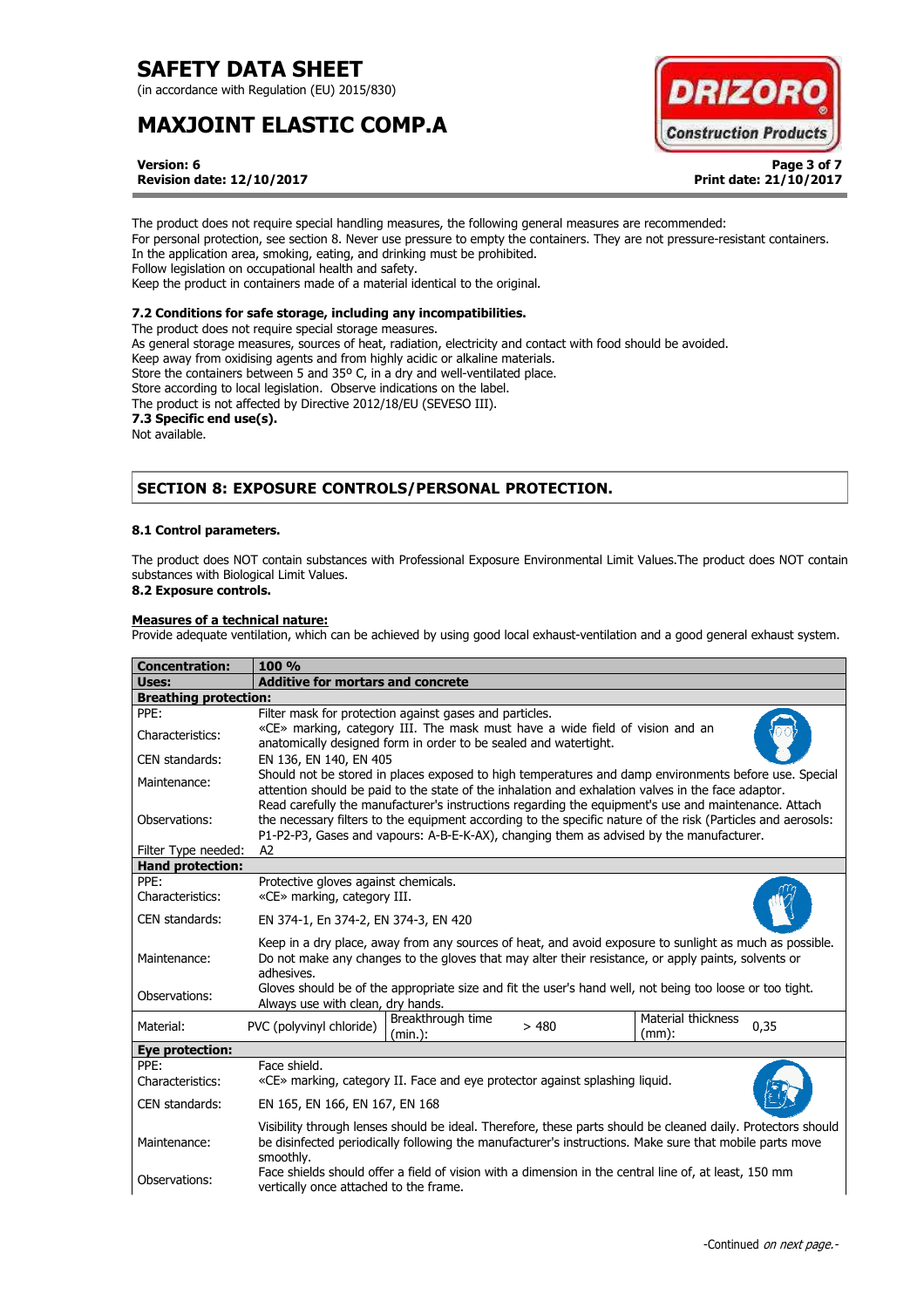(in accordance with Regulation (EU) 2015/830)

# **MAXJOINT ELASTIC COMP.A**



**Version:6 Page 4 of 7 Revision date: 12/10/2017 Print date: 21/10/2017**

| <b>Skin protection:</b> |                                                                                                                                                                                                                                                                    |
|-------------------------|--------------------------------------------------------------------------------------------------------------------------------------------------------------------------------------------------------------------------------------------------------------------|
| PPE:                    | Anti-static protective clothing.                                                                                                                                                                                                                                   |
| Characteristics:        | «CE» marking, category II. Protective clothing should not be too tight or loose in<br>order not to obstruct the user's movements.                                                                                                                                  |
| CEN standards:          | EN 340, EN 1149-1, EN 1149-2, EN 1149-3, EN 1149-5                                                                                                                                                                                                                 |
| Maintenance:            | In order to quarantee uniform protection, follow the washing and maintenance instructions provided by<br>the manufacturer.                                                                                                                                         |
| Observations:           | The protective clothing should offer a level of comfort in line with the level of protection provided in<br>terms of the hazard against which it protects, bearing in mind environmental conditions, the user's level<br>of activity and the expected time of use. |
| PPF:                    | Anti-static safety footwear.                                                                                                                                                                                                                                       |
| Characteristics:        | «CE» marking, category II.                                                                                                                                                                                                                                         |
| CEN standards:          | EN ISO 13287, EN ISO 20344, EN ISO 20346                                                                                                                                                                                                                           |
| Maintenance:            | The footwear should be checked regularly                                                                                                                                                                                                                           |
| Observations:           | The level of comfort during use and acceptability are factors that are assessed very differently depending<br>on the user. Therefore, it is advisable to try on different footwear models and, if possible, different<br>widths.                                   |

# **SECTION 9: PHYSICAL AND CHEMICAL PROPERTIES.**

## **9.1 Information on basic physical and chemical properties.**

Appearance:White liquid with characteristic odour Colour: N.A./N.A. Odour:N.A./N.A. Odour threshold:N.A./N.A. pH:4 - 5 Melting point:N.A./N.A. Boiling Point: N.A./N.A. Flash point: N.A./N.A. Evaporation rate: N.A./N.A. Inflammability (solid, gas): N.A./N.A. Lower Explosive Limit: N.A./N.A. Upper Explosive Limit: N.A./N.A. Vapour pressure: N.A./N.A. Vapour density:N.A./N.A. Relative density:1.00 g/cm<sup>3</sup> Solubility:soluble Liposolubility: N.A./N.A. Hydrosolubility: N.A./N.A. Partition coefficient (n-octanol/water): N.A./N.A. Auto-ignition temperature: N.A./N.A. Decomposition temperature: N.A./N.A. Viscosity: N.A./N.A. Explosive properties: N.A./N.A. Oxidizing properties: N.A./N.A. N.A./N.A.= Not Available/Not Applicable due to the nature of the product

# **9.2 Other information.**

Pour point: N.A./N.A. Blink: N.A./N.A. Kinematic viscosity: N.A./N.A. N.A./N.A.= Not Available/Not Applicable due to the nature of the product

# **SECTION 10: STABILITY AND REACTIVITY.**

## **10.1 Reactivity.**

The product does not present hazards by their reactivity.

**10.2 Chemical stability.**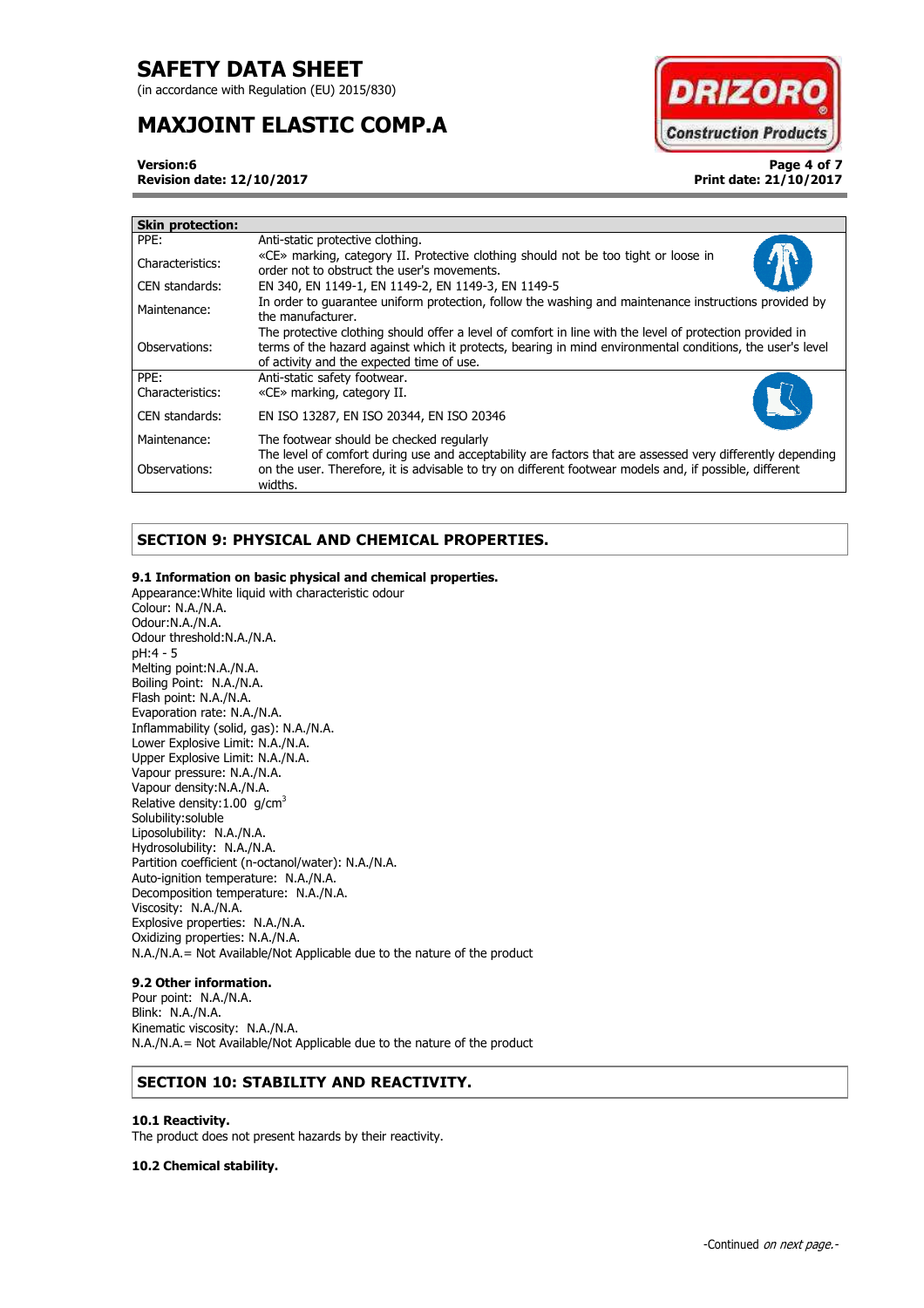(in accordance with Regulation (EU) 2015/830)

# **MAXJOINT ELASTIC COMP.A**



**Version: 5 Page 5 of 7 Revision date: 12/11/2016 Print date: 21/01/2017**

Unstable in contact with:

- Bases.

# **10.3 Possibility of hazardous reactions.**

Neutralization can occur on contact with bases. At high temperatures can occur pyrolysis and dehydrogenation.

**10.4 Conditions to avoid.** 

- Avoid the following conditions:
- Heating.
- High temperature.
- Avoid contact with bases.

# **10.5 Incompatible materials.**

Avoid the following materials:

- Acids.
- Bases.
- Oxidizing agents.

## **10.6 Hazardous decomposition products.**

Depending on conditions of use, can be generated the following products:

- Corrosive vapors or gases.

In case of fire, dangerous decomposition products can be generated, such as carbon monoxide and dioxide and nitrogen fumes and oxides.

# **SECTION 11: TOXICOLOGICAL INFORMATION.**

### **11.1 Information on toxicological effects.**

There are no tested data available on the product. Repeated or prolonged contact with the product can cause the elimination of oil from the skin, giving rise to non-allergic contact dermatitis and absorption of the product through the skin. Splatters in the eyes can cause irritation and reversible damage.

a) acute toxicity; Not conclusive data for classification.

b) skin corrosion/irritation; Not conclusive data for classification.

c) serious eye damage/irritation; Not conclusive data for classification.

d) respiratory or skin sensitisation; Not conclusive data for classification.

e) germ cell mutagenicity; Not conclusive data for classification.

f) carcinogenicity; Not conclusive data for classification.

g) reproductive toxicity; Not conclusive data for classification.

h) STOT-single exposure; Not conclusive data for classification.

i) STOT-repeated exposure; Not conclusive data for classification.

j) aspiration hazard; Not conclusive data for classification.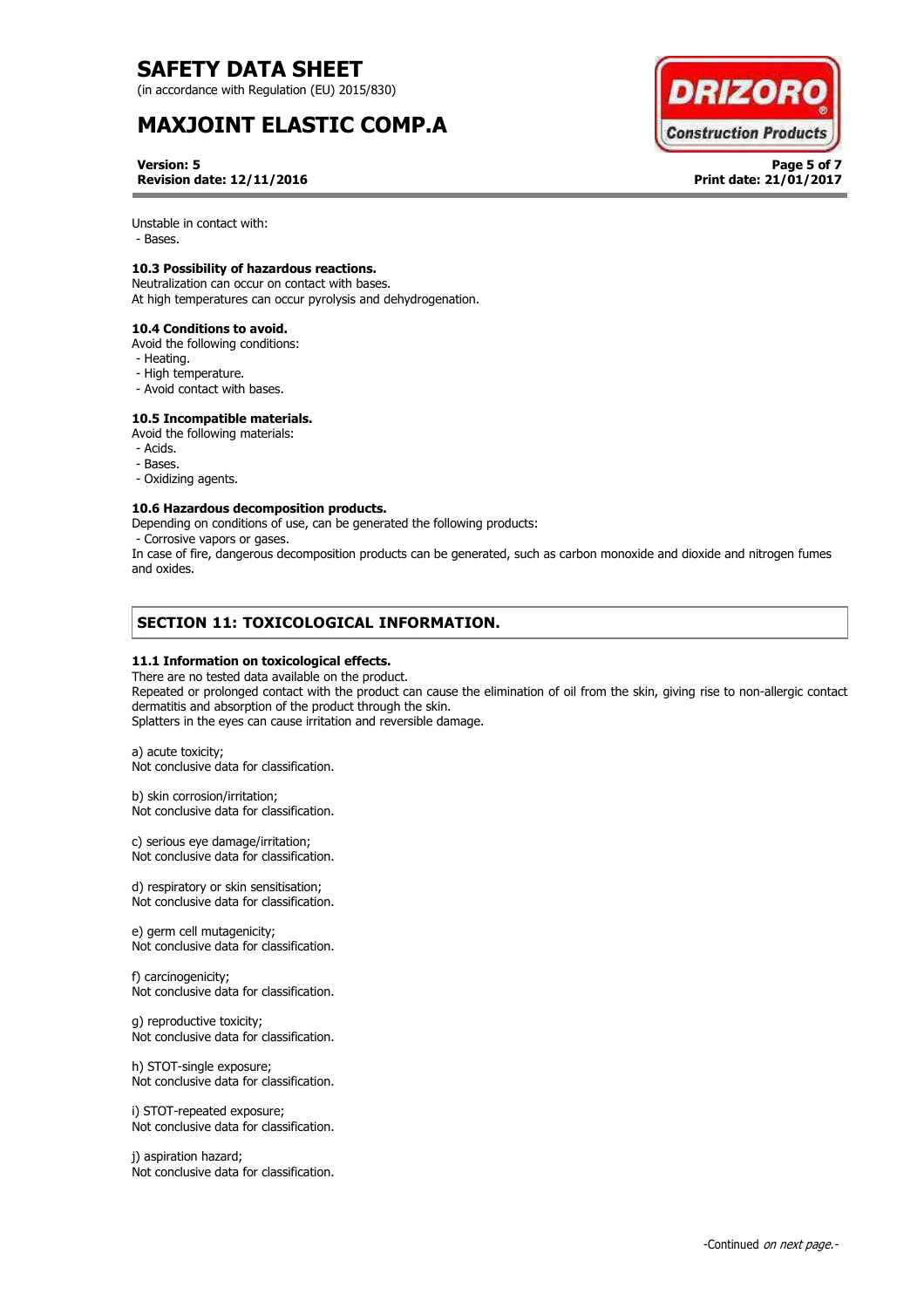(in accordance with Regulation (EU) 2015/830)

# **MAXJOINT ELASTIC COMP.A**



**Version: 6 Page 6 of 7 Revision date: 12/10/2017 Print date: 21/10/2017**

# **SECTION 12: ECOLOGICAL INFORMATION.**

#### **12.1 Toxicity.**

No information is available regarding the ecotoxicity of the substances present.

#### **12.2 Persistence and degradability.**

No information is available about persistence and degradability of the product.

#### **12.3 Bioaccumulative potencial.**

No information is available regarding the bioaccumulation of the substances present.

#### **12.4 Mobility in soil.**

No information is available about the mobility in soil. The product must not be allowed to go into sewers or waterways. Prevent penetration into the ground.

#### **12.5 Results of PBT and vPvB assessment.**

No information is available about the results of PBT and vPvB assessment of the product.

# **12.6 Other adverse effects.**

No information is available about other adverse effects for the environment.

# **SECTION 13 DISPOSAL CONSIDERATIONS.**

#### **13.1 Waste treatment methods.**

Do not dump into sewers or waterways. Waste and empty containers must be handled and eliminated according to current, local/national legislation.

Follow the provisions of Directive 2008/98/EC regarding waste management.

# **SECTION 14: TRANSPORT INFORMATION.**

Transportation is not dangerous. In case of road accident causing the product's spillage, proceed in accordance with point 6. **14.1 UN number.**

Transportation is not dangerous.

## **14.2 UN proper shipping name.**

Description:<br>ADR: Tr ADR: Transportation is not dangerous.<br>IMDG: Transportation is not dangerous. IMDG: Transportation is not dangerous.<br>ICAO: Transportation is not dangerous. Transportation is not dangerous.

#### **14.3 Transport hazard class(es).**

Transportation is not dangerous.

#### **14.4 Packing group.**

Transportation is not dangerous.

## **14.5 Environmental hazards.**

Transportation is not dangerous.

#### **14.6 Special precautions for user.**

Transportation is not dangerous.

### **14.7 Transport in bulk according to Annex II of MARPOL and the IBC Code.**

Transportation is not dangerous.

# **SECTION 15: REGULATORY INFORMATION.**